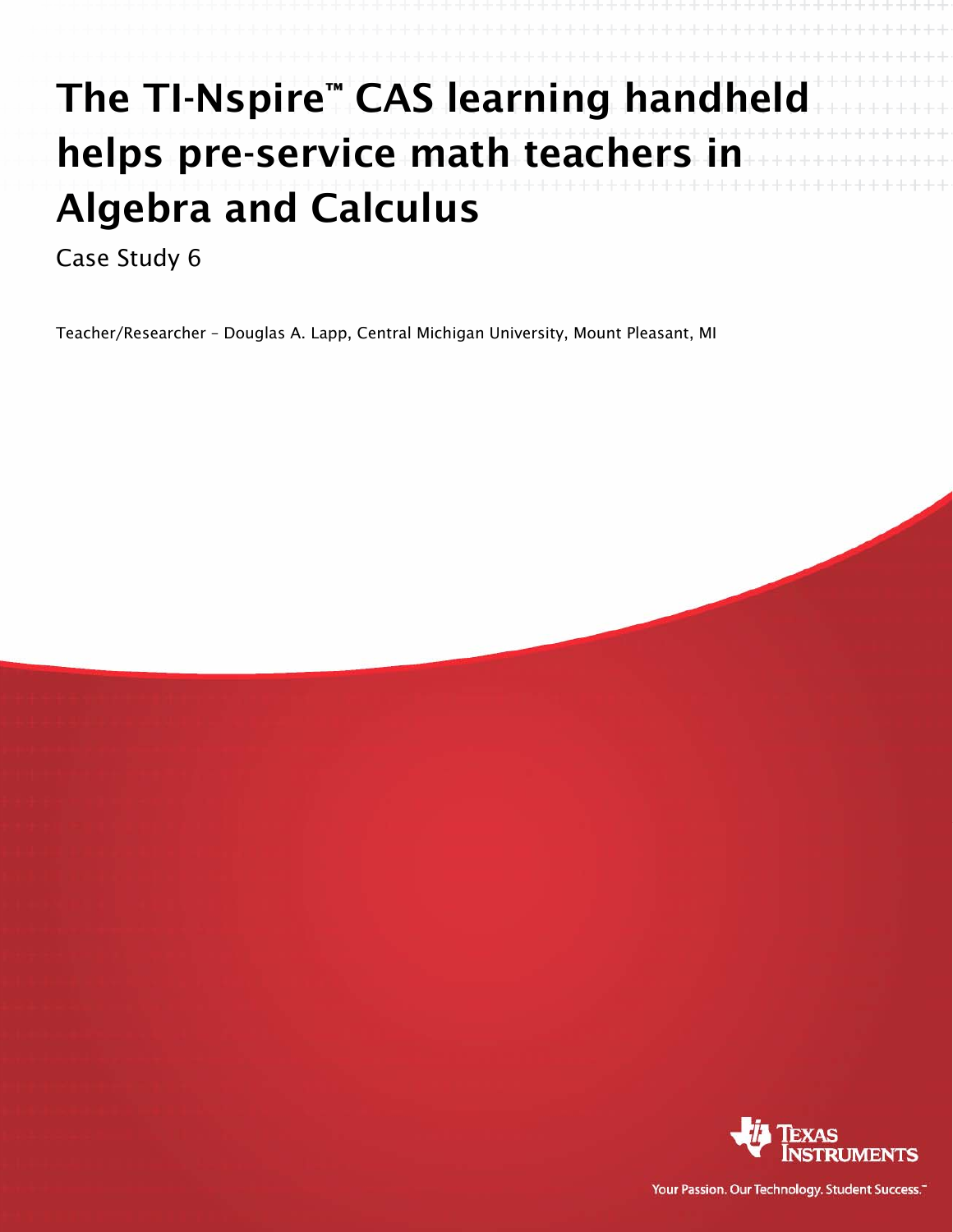## The TI-Nspire™ CAS learning handheld helps preservice math teachers in Algebra and Calculus Case Study 6

| Teacher/Researcher     | Douglas A. Lapp                                                     |  |  |
|------------------------|---------------------------------------------------------------------|--|--|
| Location               | Central Michigan University, Mount Pleasant, MI                     |  |  |
| Course                 | Problem-based Algebra and Calculus for Secondary<br><b>Teachers</b> |  |  |
| Grade                  | Teacher education                                                   |  |  |
| <b>Student Profile</b> | 10 Fall Semester, 17 Spring Semester, undergraduates                |  |  |
| Technology             | TI-Nspire CAS learning technology                                   |  |  |

Setting: Central Michigan University (CMU) is situated in Mount Pleasant, a small college town on the Chippewa River in Michigan. With more than 20,000 on-campus students, it is the fourth largest university in the Michigan system. The CMU math teacher training program emphasizes rigor in mathematics as well as pedagogy.

Curriculum & Teaching: Dr. Douglas A. Lapp is developing a textbook for this course as part of an NSF grant. The course meets twice during the week for 75 minutes throughout the full semester. The course models problem-based teaching technique with students working in subgroups. Student activities that contribute to their grade include reports and quizzes on readings, field observations, weekly quizzes using the TI-Nspire CAS handheld, a midterm test on content, assignments and labs, pedagogical reflections and a final project. During the course of the semester, Dr. Lapp estimates that 90% of the planned curriculum is covered.

Dr. Lapp uses the TI-Nspire CAS handheld along with other calculators and a projector. As the semester progresses, Dr. Lapp reports that both student activities and his own questioning evolve. Early in the semester, students tend to use TI-Nspire technology daily to check and compare answers, and weekly for the higher-level activities of generating new concepts, making predictions and discussing problem-solving strategy.

As the course progresses, these higher-level activities become a daily feature of work in the class. Dr. Lapp reports that his own questioning changes over the course of the semester. Early on, there is daily attention to procedures of operating the TI-Nspire CAS handheld and math procedures.

Later, there is less time on these instructions and skills, allowing more time for constant student focus on eliciting reasons and predictions for problems and conclusions. Throughout the course, students use multiple representations of problems that involve equations, graphs and tables. They also create their own TI-Nspire documents on a daily basis. About once a week, they use documents created by Dr. Lapp.

Dr. Lapp reports that he felt quite comfortable with TI-Nspire CAS technology after only one week of use, especially since he had been involved in the technology's development. He feels that his students became proficient in using all (multiple) representation modes after approximately a month of use.

Results: Dr. Lapp reports that the ability to dynamically connect representations is the biggest advantage of TI-Nspire technology. He gives this example of how he posed a problem to his students and they used multiple representations to solve the problem, building their own deeper understanding of the behavior of functions.

After reflecting on posed secondary school curriculum materials and a classroom vignette, the pre-service teachers are asked the following:

*"Throughout the course, students use multiple representations of problems that involve equations, graphs and tables. They also create their own TI-Nspire documents on a daily basis."*

- -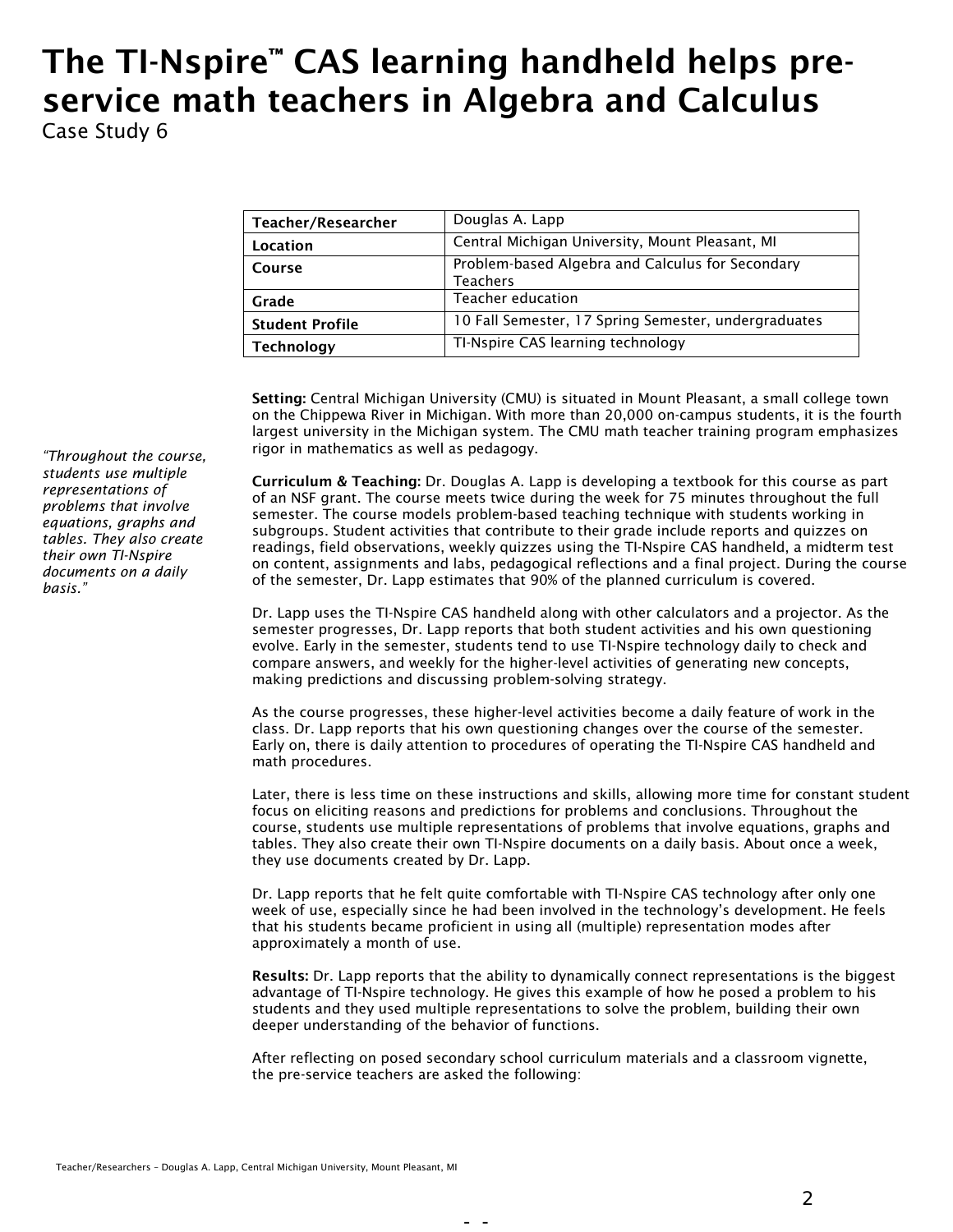In the example given above, a specific function,  $f(x) = \sqrt{x}$ , and a specific starting point,  $x=2$ , were used to generate the sequence. In this exploration, consider a more general question. Suppose you have a function *f* and the infinite sequence, *f(a), f(f(a))*, *f(f(f(a*))),K. Explore this sequence. What questions might you ask?

The pre-service teachers discuss the question in groups and then the instructor acts as a facilitator for the whole class to flush out their questions and assign different groups to explore different aspects of the problem as proposed by the students. Whether the students were exploring the effects of the initial seed value, the family of functions, the parameters of a specific family of functions or the characteristics of various families of functions, all of the groups took advantage of the dynamically-linked representations to see patterns and make conjectures.

The following shows a general approach used by the students. Most groups began with a numeric representation by defining a function and then generating a spreadsheet that recalled the function over and over, showing values for the sequence,  $f(a)$ ,  $f(f(a))$ ,  $f(f(f(a)))$ , K (See Figure 1).



| 色工の医红巨X座8×.<br>1: I |                   |          |        |  |  |  |
|---------------------|-------------------|----------|--------|--|--|--|
|                     | Щ<br>A            | в<br>£.  |        |  |  |  |
|                     | segnati           | isech(). |        |  |  |  |
|                     |                   | c        | .1075  |  |  |  |
|                     | 3975              |          | 150537 |  |  |  |
| ß                   | .241863           | 2        | 150023 |  |  |  |
| F                   | .091043           |          | 070502 |  |  |  |
| 15                  | .013244           |          | 012068 |  |  |  |
|                     | <b>GILLOCO275</b> | г,       | 000275 |  |  |  |
|                     |                   |          |        |  |  |  |



**Figure1: Generating the Sequence**  $f(a)$ ,  $f(f(a))$ ,  $f(f(f(a)))$ , K

To gain some insight into the behavior of the sequence, the students graphed a scatter plot of the sequence placing it in a window side-by-side with the graph of the function (See Figure 2). In doing so, they expected the sequence to converge since the seed value being used was  $x_0$ =0.5 and they knew that raising a number,  $|x_0| < 1$ , to an exponent greater than 1 would result in convergence to zero. The scatter plot confirmed their conjecture; however, the group decided to investigate various forms of the function  $f(x) = ax^2$ . It was this decision that generated cognitive Conflict for the students. In other words, the students expected convergence no matter what value was used for *a*.

| E<br>HA 02<br>1)   S |                            |  |  |  |  |
|----------------------|----------------------------|--|--|--|--|
| (iermaterute)<br>ΙU  | $2.5*$                     |  |  |  |  |
|                      |                            |  |  |  |  |
|                      |                            |  |  |  |  |
| 02                   | (0.5)                      |  |  |  |  |
| 5.<br>Σň             | 1.5<br>-0.5<br>05          |  |  |  |  |
| -94                  | $-57$ $(r)$<br>$f1(x) -$   |  |  |  |  |
| 73(x)=               | f1(x)=1.5%(x) <sup>2</sup> |  |  |  |  |

Figure 2: Graph of Sequence and Function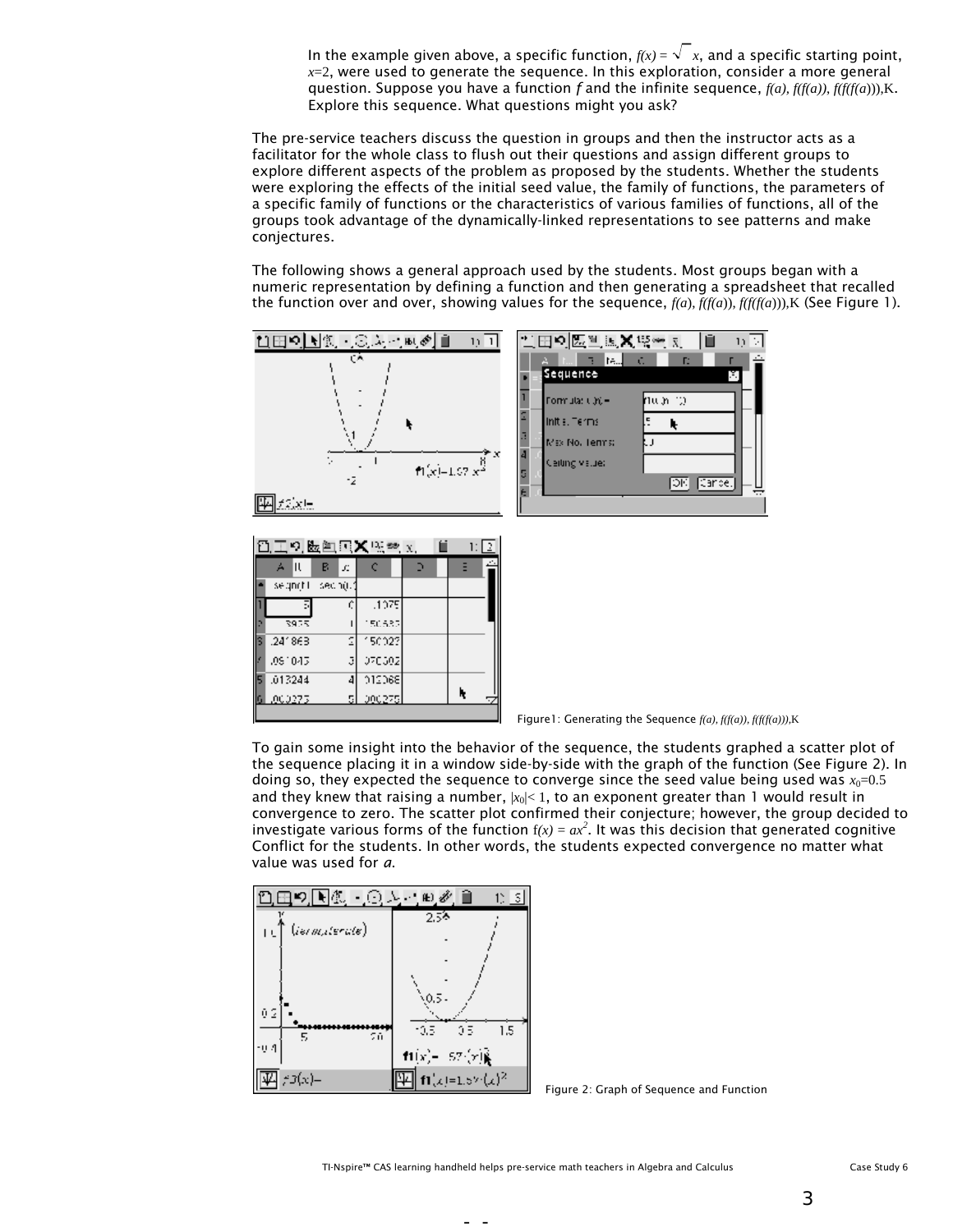Since TI-Nspire CAS technology allowed them to grab the function and move it (See Figure 3), they did so and watched as the scatter plot changed in real-time (dynamically linked representations). They expected the way in which convergence occurred to change, but they did not expect to see divergence.





Dilation Tool/Grabbing the Parabola





Figure 3: Dynamically Changing *f* and the Sequence

Surprising Divergence

As a result of their observations, the students decided to try to find the function that formed the boundary between convergence and divergence. As they manipulated the function by grabbing and moving the parabola -- making it wider and then narrower -- they found that the function providing the boundary between convergence and divergence was  $f(x) = 2x^2$  (See Figure 4).

| 王の国側 〇人 ①夕白                    | DΤ                     |
|--------------------------------|------------------------|
| (termitorate)<br>$^{\circ}$ .6 | $25*$                  |
|                                |                        |
|                                |                        |
|                                | YUS.                   |
| 0.2                            | 0.5<br>0,5<br>1.5      |
| 5<br>20<br>10.4                | $f1(r)-2(r)^2$         |
| $f3(x)$ –                      | f1(x1–2 x <sup>2</sup> |
|                                |                        |

Figure 4: Fixed Point for the Iterated Function

TI-Nspire™ CAS learning handheld helps pre-service math teachers in Algebra and Calculus Case Study 6

4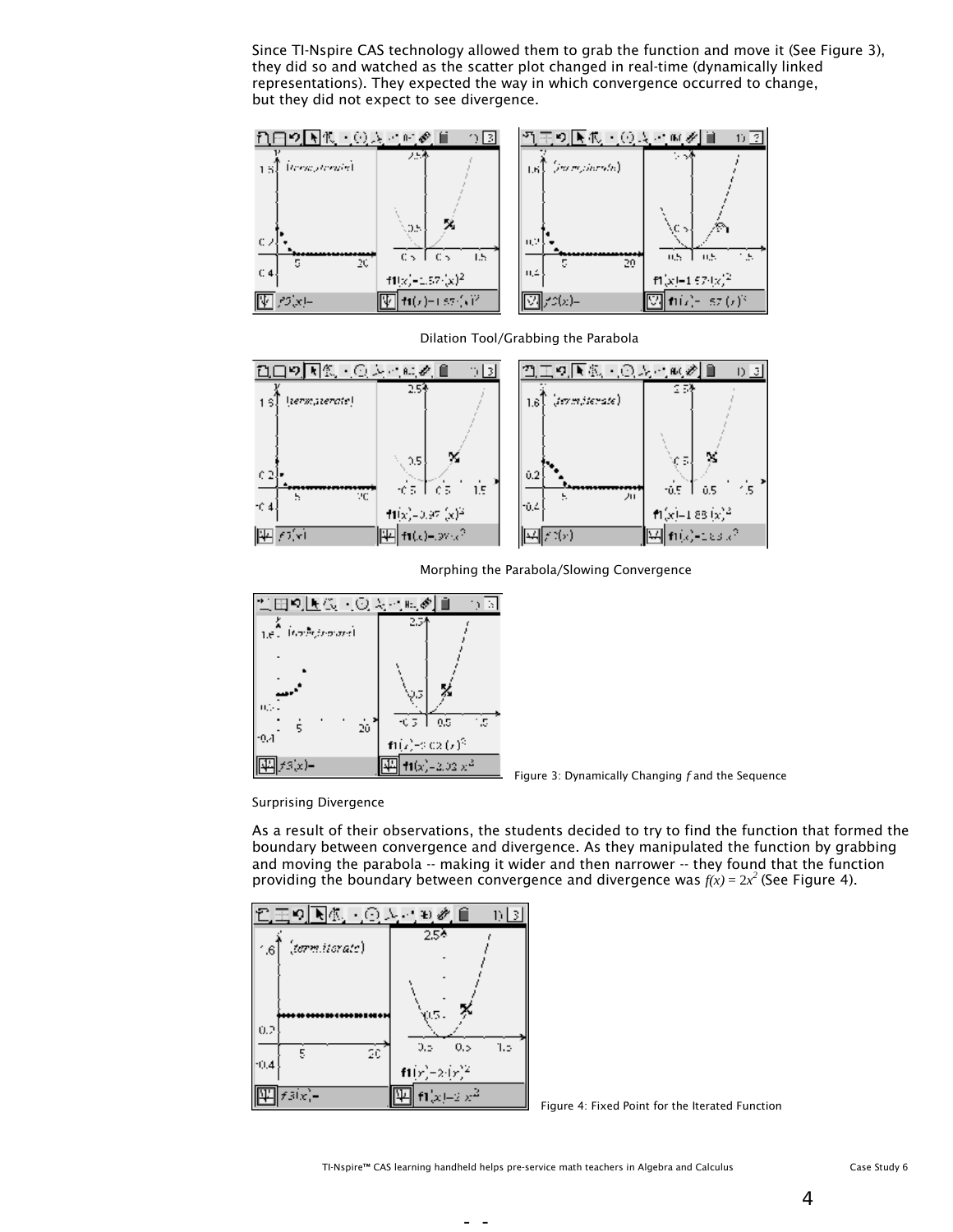The question that was now raised for the students: Whether or not this same boundary function would hold for any seed value? To test this, the students proceeded to try the seed  $x_0 = 0.25$ while leaving the function as  $f(x) = 2x^2$ . The resulting scatter plot quickly answered their question (See Figure 5).



Figure 5: Changing the Sequence Seed Value

As all pages in the problem were automatically updated when the seed value changed, the students saw that the scatter plot now converged to zero. Wanting to find a new boundary function, they manipulated  $f$  again obtaining the function,  $f(x) = 4x^2$  (See Figure 6). It was at this point that the students noticed the connection between the parameter *a* in  $f(x) = ax^2$  and the seed value,  $x_0$ .





Convergence/Slowing Convergence

Fixed Point Boundary/Divergence

Figure 6: Finding the Boundary Function for  $x_0 = 0.25$ 

It was fortunate that the students had chosen  $x_0 = 0.25$  since its reciprocal is readily recognized. The students quickly conjectured that the boundary function for convergence given an initial seed value of  $x_0$  would be  $f(x)=ax^2$  where  $a=1/x_0$ . As the students discussed this in their groups, one student used the TI-Nspire CAS handheld and noticed that *f*(1/a) = 1/*a* and that this behaved like the identity function.

Dr. Lapp recommends that students and educators take about a week at the beginning of the semester to become familiar with the basic functionality of TI-Nspire1 technology, and to think about how it might change what they do in the classroom. Classroom educators should become familiar with the available research supporting why dynamically-linked representations are so